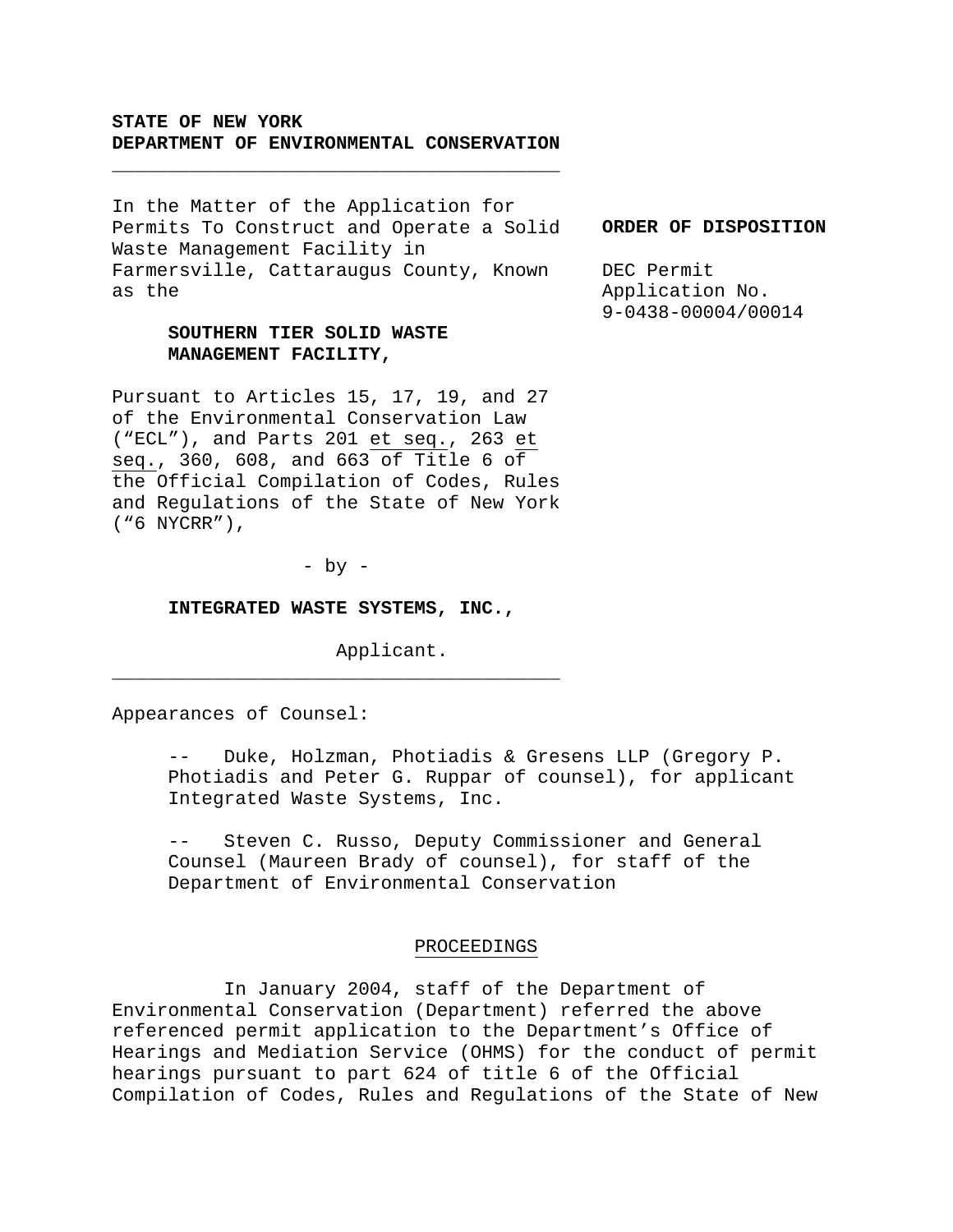York (6 NYCRR Part 624). An issues conference was convened on April 27 and 28, 2004, before Administrative Law Judge (ALJ) Kevin J. Casutto. Judge Casutto adjourned the issues conference to allow applicant Integrated Waste Systems, Inc. (IWS) to file applications for a freshwater wetlands permit and an individual SPDES permit for the project.

 In a letter dated October 14, 2004, from IWS's counsel, Peter G. Ruppar of Duke, Holzman, Photiadis & Gresens LLP, to Judge Casutto, Mr. Ruppar reported that IWS had submitted a survey of a re-delineated wetland for the Department's review, and was awaiting further direction from staff as to how it should proceed on its wetlands permit application. Mr. Ruppar also indicated that IWS had deferred submitting its application for an individual SPDES permit pending further direction from staff on the wetlands issues.

 Subsequently, Assistant Commissioner Louis A. Alexander issued a ruling dated October 25, 2005, denying a motion by project opponents seeking to reopen the Commissioner's 1996 post-conceptual review decision for the project. Since the 2005 ruling, OHMS has received no further communications from the parties to the proceeding concerning the project, and no status updates from IWS. However, OHMS had received press reports indicating that IWS no longer owns the project site.

 Upon the departure of Judge Casutto from the Department, the undersigned Chief ALJ was assigned to the matter as the presiding ALJ. By letter dated December 22, 2011, I directed IWS to provide me with a status update for the project. Specifically, I directed IWS to indicate whether it still owns the project site, and whether it intended to proceed with the permit hearing proceeding. I directed IWS to file its report by close of business, Tuesday, January 31, 2012.

 I also gave IWS notice that if it defaulted in filing a timely report, its application would be deemed abandoned, the hearing record would be closed, and the permit application would be denied without any further hearing (see State Administrative Procedure Act § 301[5]).

 I have received no communications from IWS or its legal representatives in response to my December 22, 2011 letter.